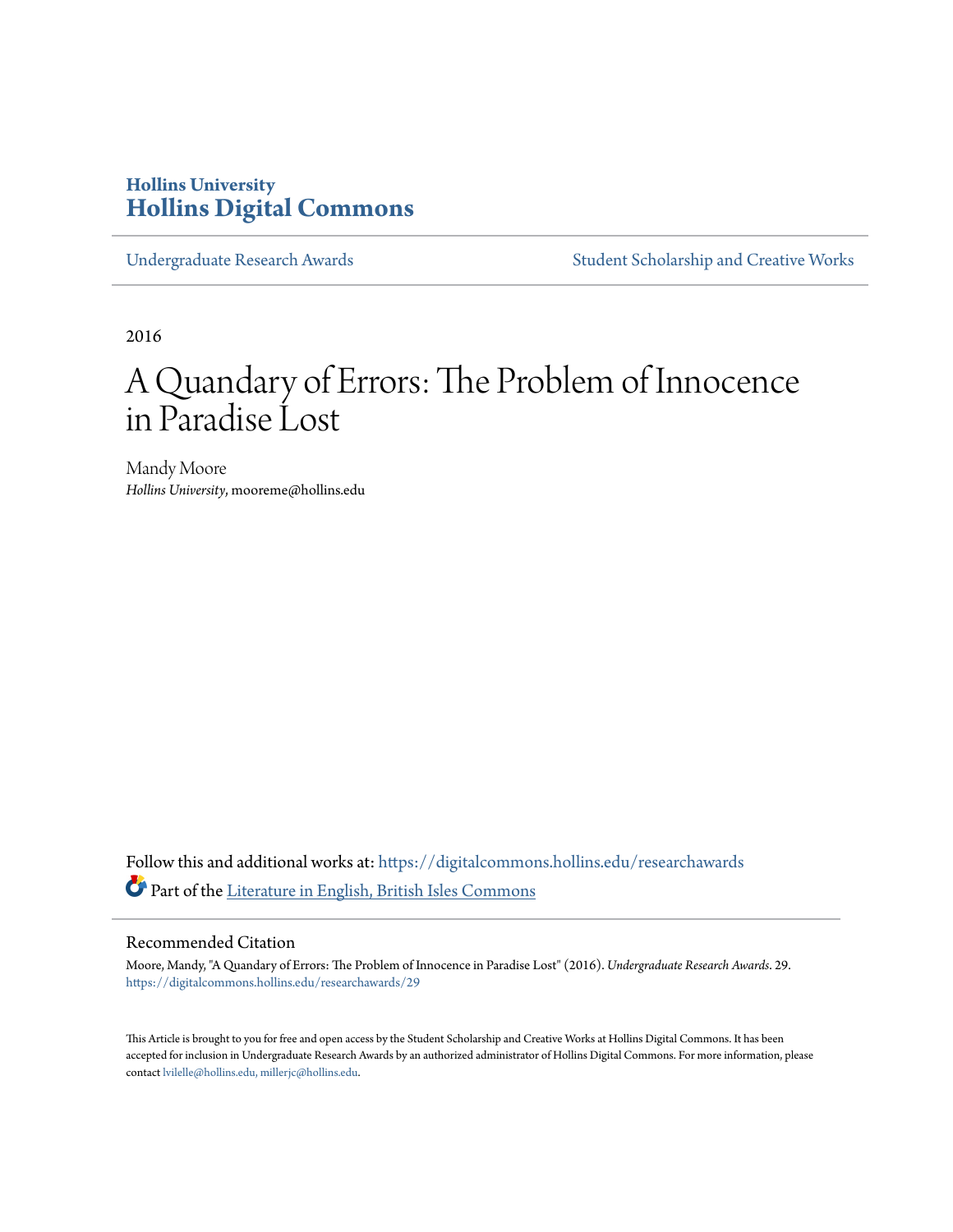Mandy Moore

Milton Seminar

# Julie Pfeiffer

## 4 December 2015

## A Quandary of Errors: The Problem of Innocence in *Paradise Lost*

When Milton's Adam and Eve fall in *Paradise Lost*, everything changes: the earth tilts, the animals begin to eat each other, Sin and Death enter into the world. The course of history for all of Adam and Eve's children depends on that single moment. Whether their Fall is fortunate or catastrophic, it does cost them not only their beautiful paradise but also their innocence, their pure existence. That they were innocent to start with seems obvious—Milton reiterates over and over, in as many ways as possible, that Adam and Eve remain innocent until they Fall. However, in several scenes throughout the poem, Adam and Eve are rebuked, Adam by the angel Raphael and Eve by Adam. These rebukes seem irreconcilable with a state of perfect innocence. How can Adam or Eve be reprimanded for doing wrong if they, by their very natures, do everything right? If they are truly, completely innocent of all sin, how do they make so many mistakes, even before eating the forbidden fruit? A closer analysis of these rebuke scenes through the lens of Milton's theology in *De Doctrina Christiana* reveals that it is indeed possible for Adam and Eve to make mistakes while maintaining their innocence because sin and error are not synonymous.

Although the word innocence can signify several related concepts, the prelapsarian Eden of *Paradise Lost* embodies the kind of innocence which equates to a complete absence of sin. Milton defines innocence in this way when referring to the angels who fought against Satan in the war of Heaven: "such high advantages their innocence / Gave them above their foes not to have sinned" (*PL* 6.401-2). The same definition can be applied to Paradise and to those who live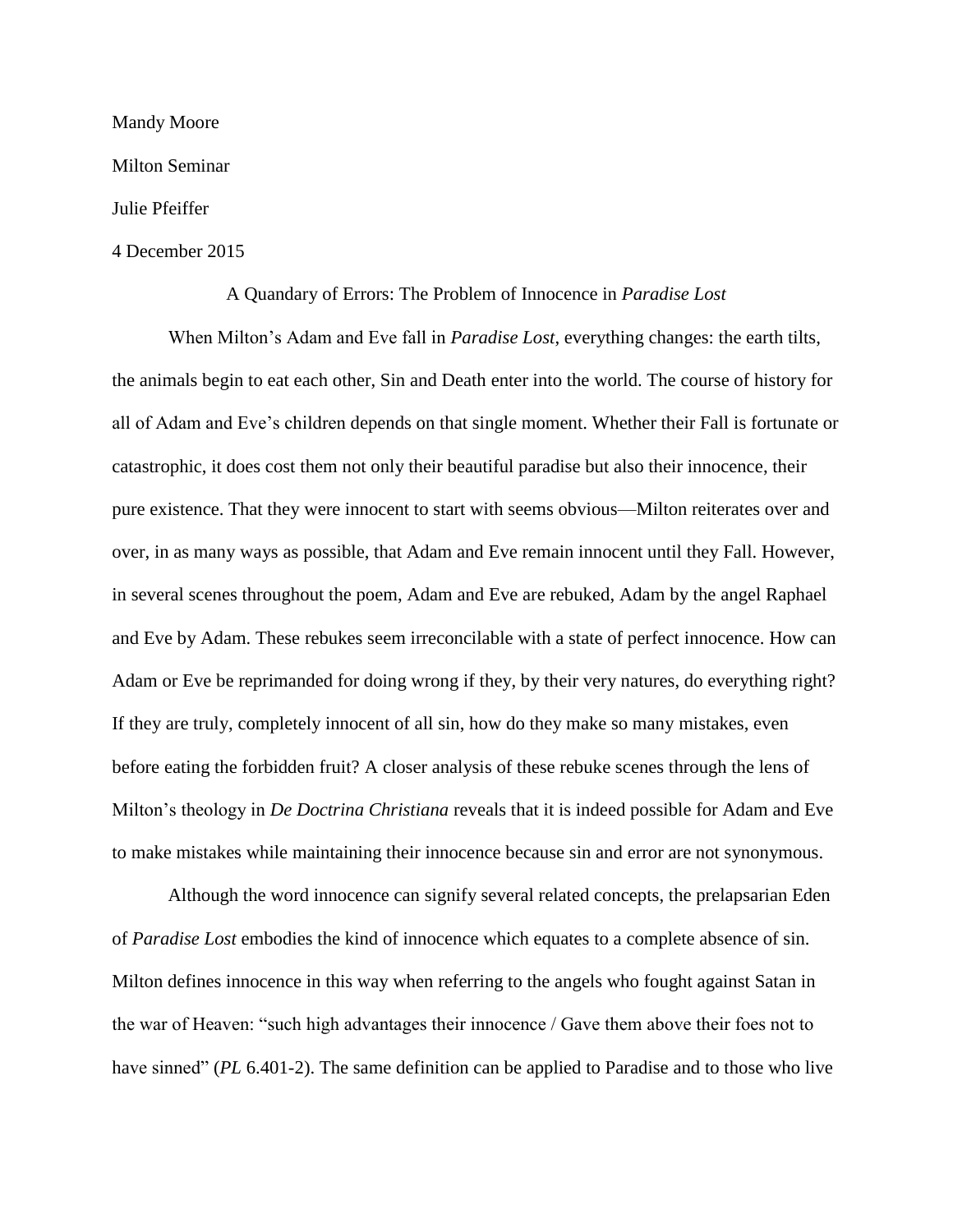in it. God makes the earth "entirely good," without a single trace of sin or evil (7.549). He also creates mankind to be "perfect," "good," "just and right" (5.524-5, 3.98). Adam and Eve live in "simplicity and spotless innocence," unaware until Raphael tells them otherwise that sin could be an option (4.318). In their perfect garden, the concept of sin does not even cross their minds. They walk naked not only without shame but also without the slightest idea of what shame is, for "they thought no ill" (4.320). Their innocence serves as a "veil" to "shadow… them from knowing ill," a veil they keep until they break God's commandment not to eat of the Tree of Knowledge (9.1054-5). Right up until the moment when Eve decides to eat the forbidden fruit, she is "yet sinless" (9.659). In fact, as the moment of the Fall draws nearer, the word "innocence" shows up more and more often, appearing three times within one hundred lines. Adam tells Eve to go in her "native innocence" (9.373); the narrator bemoans the fact that Satan lies in wait to ambush Eve and leave her "despoiled of innocence" (9.411); Satan observes Eve walking in her "graceful innocence" (9.458). It is as if Milton is trying to emphasize that, although sin will soon enter the world through Eve's decision, until that time, she remains stainless and pure. She and Adam both are innocent before the Fall—this much Milton makes clear.

However, if Adam and Eve are truly sinless, truly innocent, why are they sometimes rebuked and reprimanded for their actions? Even before the Fall, Raphael corrects Adam's way of thinking when he starts asking too many questions. Adam is curious about the cosmos: why there are so many stars to light just one earth and whether or not the all the heavenly bodies move around the earth (*PL* 8.15-38). Rather than answering his questions, Raphael instructs Adam, correcting his approach to the problem. The angel demonstrates that Adam has not fully considered all the possible factors in God's design of the universe. For example, even though the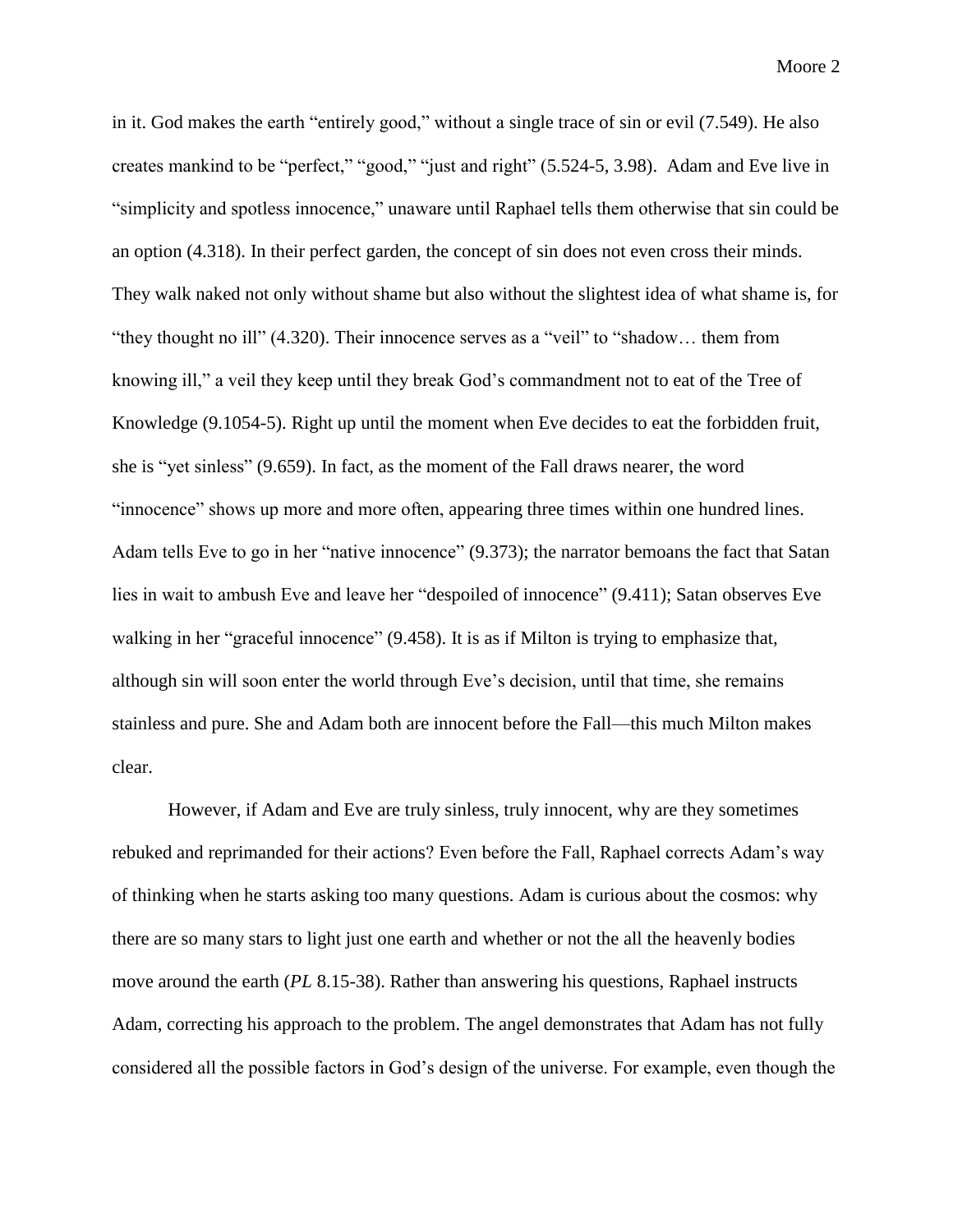earth is, "in comparison of heaven, so small, / Nor glistering," it may still be important in God's grand scheme, perhaps containing more "solid good" than the sun (8.92-3). Perhaps God constructed all the heavens specifically to remind men of their place in the universe: "a small partition, and the rest / Ordained for uses to his Lord best known" (9.105-6). Maybe the sun rests in the center of the heavens, with the earth as the seventh planet to revolve around it (9.122-32); maybe there exists a great "nocturnal and diurnal rhomb" which spins around the universe to create night and day (9.134). Raphael even posits the possibility of life on the moon or on other planets with their own stars (9.140-52). The angel's long list of what-if's serves to remind Adam that, as a mere human, he cannot possibly imagine the full extent of God's knowledge or the reasons God might have for doing anything.

While Raphael understands Adam's curiosity, he cautions Adam here to "dream not of other worlds" (*PL* 9.175). It might be nice to know "whether the sun … / Rise on the earth or earth rise on the sun," but the answer does not actually matter (9.160-1). "Heaven is too high" for Adam to fully comprehend, even if Raphael were to explain everything to him (9.172). What matters is that God understands how the universe works and can worry about the physics of the cosmos. If God does not readily provide the answers to such questions, he has his own reasons which surely work for the benefit of all. Adam can "leave [these matters] to God above," focusing instead on Paradise and his wife, "contented" with what knowledge he is given (9.168, 171-2, 177). It is a gentle rebuke, but a rebuke nevertheless: human curiosity must be limited to that which is both beneficial and possible for humans to know. Adam realizes his mistake and says that Raphael has taught him to seek not "things remote / From use, obscure and subtle, but to know / That which before us lies in daily life" (9.191-3). Raphael's reprimand implies that the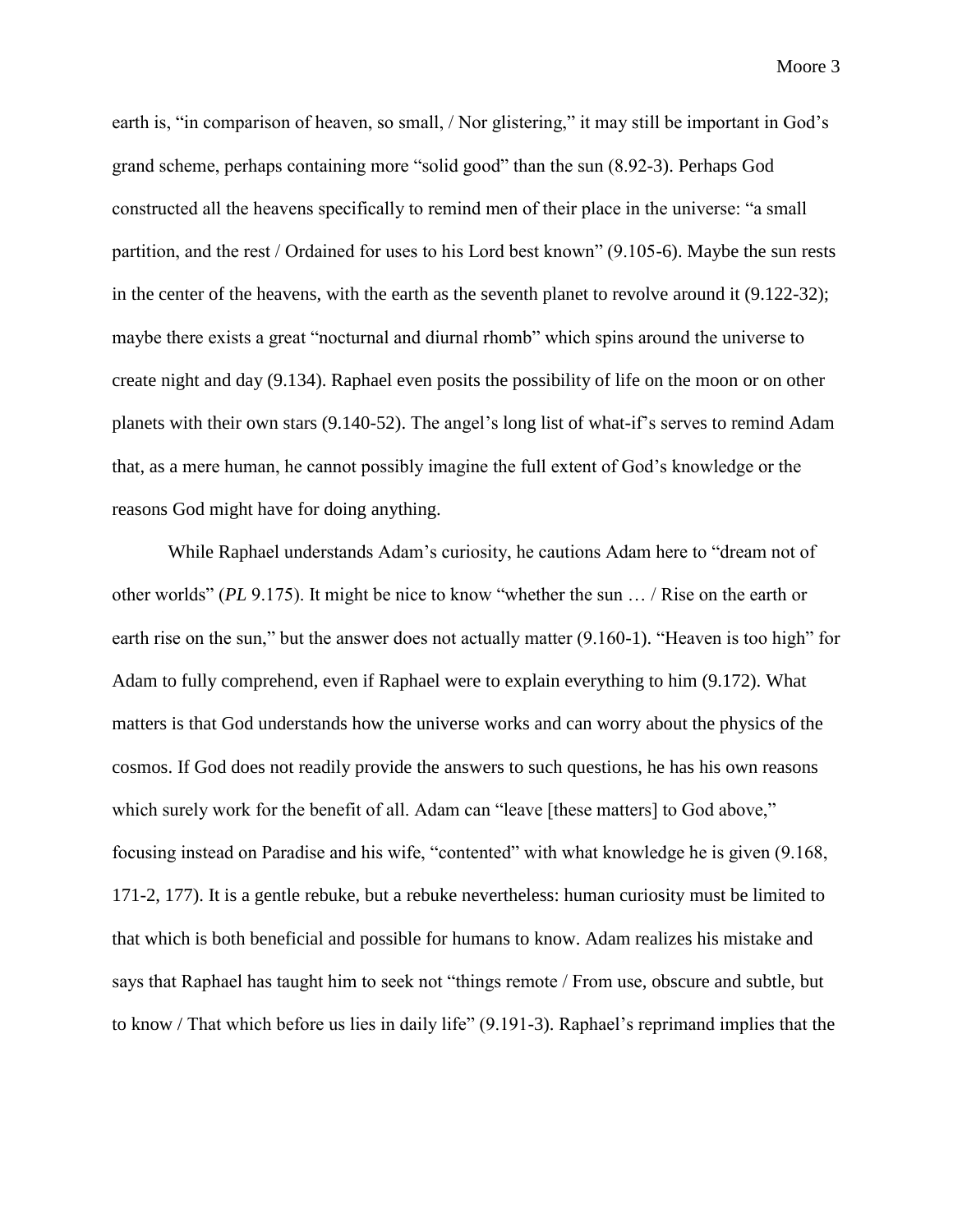knowledge Adam was seeking before—the "things remote"—reflects an incorrect behavior, an overly curious way of thinking.

A little later, Raphael scolds Adam more strongly about his attitude towards his wife. Towards the end of their conversation, after Adam relates his own creation story, he explains to his angelic guest that he feels "weak" in the face of Eve's beauty (*PL* 8.532) In everything else, Adam is "superior and unmoved," but he feels powerless "against the charm of beauty's powerful glance" (8.532-3). He wonders if his nature is faulty in this weakness, or if perhaps Eve's nature is the defective one, giving her "too much of ornament, in outward show / Elaborate" (8.538-9). He then goes on to praise Eve in a manner dangerously close to how he spoke of God not two hundred lines before, referencing her "loveliness so absolute" and saying that she seems "in herself complete" (8.547-8). This is reminiscent of how he told God, "Thou in thyself art perfect" (8.415). Adam also claims that his wisdom falls apart in the face of such beauty, that "all higher knowledge in her presence falls / Degraded" (8.551-2). Raphael, "with contorted brow," rebukes Adam, reminding him to "accuse not nature" (7.560-1). Adam has allowed Eve's outer beauty to confuse him, and Raphael must bring him back in line, explaining that Adam's love for his wife should concern her higher virtues, not her appearance. Adam is indeed "half-abashed" and concedes that Raphael knows better (8.595). Again, Raphael's reprimand implies that Adam erred in his thinking, that despite his sinless nature, Adam has done something wrong.

Eve also experiences a rebuke (or at least, an *attempted* rebuke) from her husband in the separation scene of Book IX. When Eve suggests that they will distract each other from doing their work in the garden, Adam tries to explain that their love for each other—"this sweet intercourse / of looks and smiles"—cannot be a distraction since God created them to delight in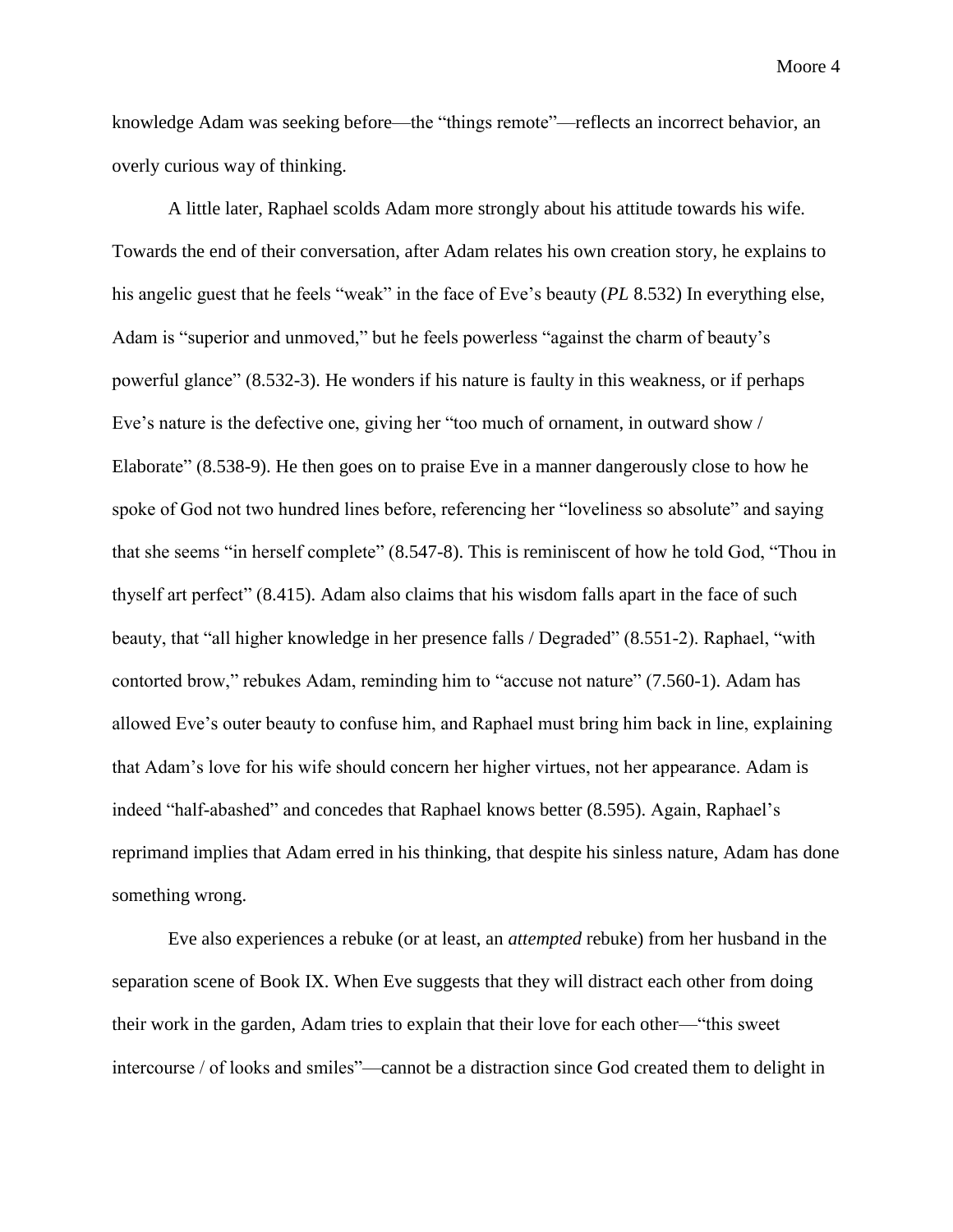each other's company (*PL* 9.238-9). He then cautions her, as Raphael cautioned him, to beware of Satan, who may appear at any moment and try to tempt them away from God. He attempts to follow Raphael's advice to act as the "head" in the relationship, telling Eve that a wife "safest and seemliest by her husband stays, / Who guards her or with her the worst endures" (8.574, 9.268-9). As Eve continues to argue, Adam responds more and more "fervently," revealing his desperation to show her the lapses in her reasoning (9.342). His counterarguments start to sound less like a loving husband disagreeing with his wife and more like a superior correcting his subordinate: "O woman, best are all things as the will / Of God ordained them" (9.343-4). Adam's rebuke does not succeed in the same way that Raphael's did, perhaps because Eve has valid points or because Adam lacks the heavenly knowledge and understanding of an angel. However, even if Adam's advice goes unheeded by his wife, this moment illustrates what seems like incorrect behavior even more strongly than the conversations with Raphael.

On the one hand, Adam's failed rebuke could function in the same way as the angel's successful one; he corrects his wife, implying that something in her behavior needed correcting. Eve states a number of beliefs in this passage that prove dangerous later on in the same book. Working apart from Adam and testing her virtue "alone, without exterior help sustained" turned out not to be the best ideas, as evidenced by the disastrous results of their separation a few hundred lines later (*PL* 9.336). According to the marital hierarchy set up in the poem, the very fact that Eve is not acting submissively to her husband in this conversation might be cause for a rebuke. On the other hand, perhaps there is nothing wrong with Eve's behavior in this scene; perhaps Adam is the one who needs correcting. He implies that if Satan tempts Eve, it will mark her faith with "dishonor foul" even if she resists, an idea that goes against his earlier claims in Book V that evil can pass through their minds and "so unapproved… leave / No spot or blame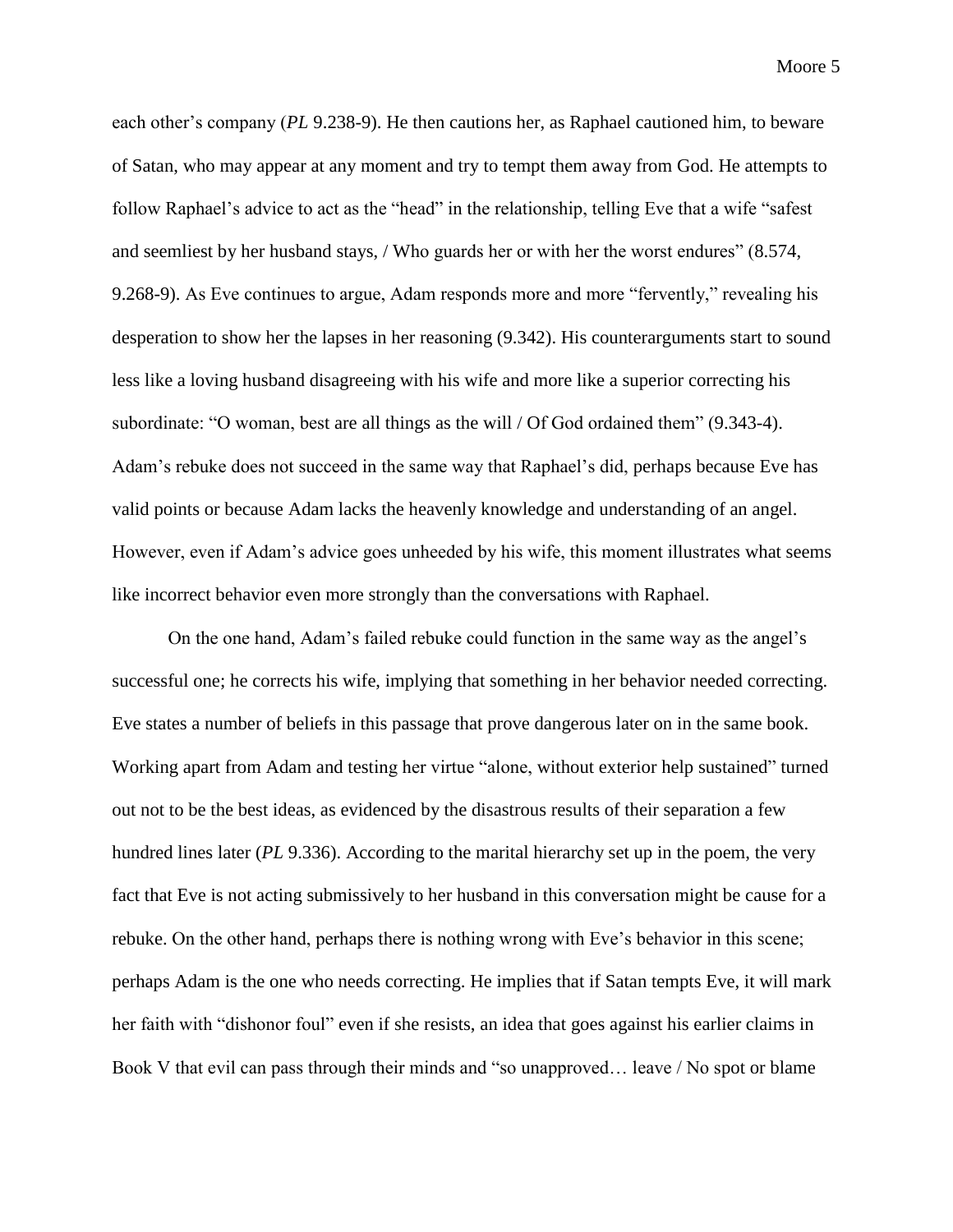behind" (9.297). Furthermore, if Eve ought to submit to Adam in this moment, he also carries some responsibility to fulfil his role as husband and head of the marriage. For a while, he does indeed act as the head, trying to correct his wife using the information Raphael has passed on to him. However, by the end of the conversation, he not only gives Eve permission to do as she wants and work alone, he actually commands her to leave, trying to be assertive but actually acting in submission to her desires: "Go; for thy stay, not free, absents thee more" (9.372). It appears that at least one—if not both—of our first parents behaves incorrectly in this scene, a fact seemingly incongruous with their innocence. How can they be both sinless and in error?

Some critics, like C. S. Lewis, have denied or ignored the errors of Adam and Eve, insisting upon their complete state of innocence before the Fall. Lewis accepts Milton's insistence that sin does not enter Paradise until Eve disobeys without further discussion of the rebuke scenes. He analyzes sexuality and hierarchy before and after the Fall, ignoring any prelapsarian moments where Adam appears to experience lust or Eve seems to be wrongfully insubordinate, instead focusing on the "greatness of both personages"—their majestic original natures which were lost in the Fall (Lewis 115). Lee M. Johnson does not ignore the possibility of error, but claims that any instance which appears to muddy Adam and Eve's prelapsarian innocence depends on the fallen reader's interpretation of a poem in fallen language. Using Eve's dream, another scene which arguably introduces error into Paradise, Johnson shows that while the words themselves may indicate that something is wrong, Milton's symmetric and circular verse create a kind of symbolic innocence which supersedes the sinful connotations of a fallen language (50-1, 53). His method of formal analysis can point to a symbolic innocence in later scenes as well, but does not explain why Raphael would reprimand Adam or why Adam would try to do the same to Eve.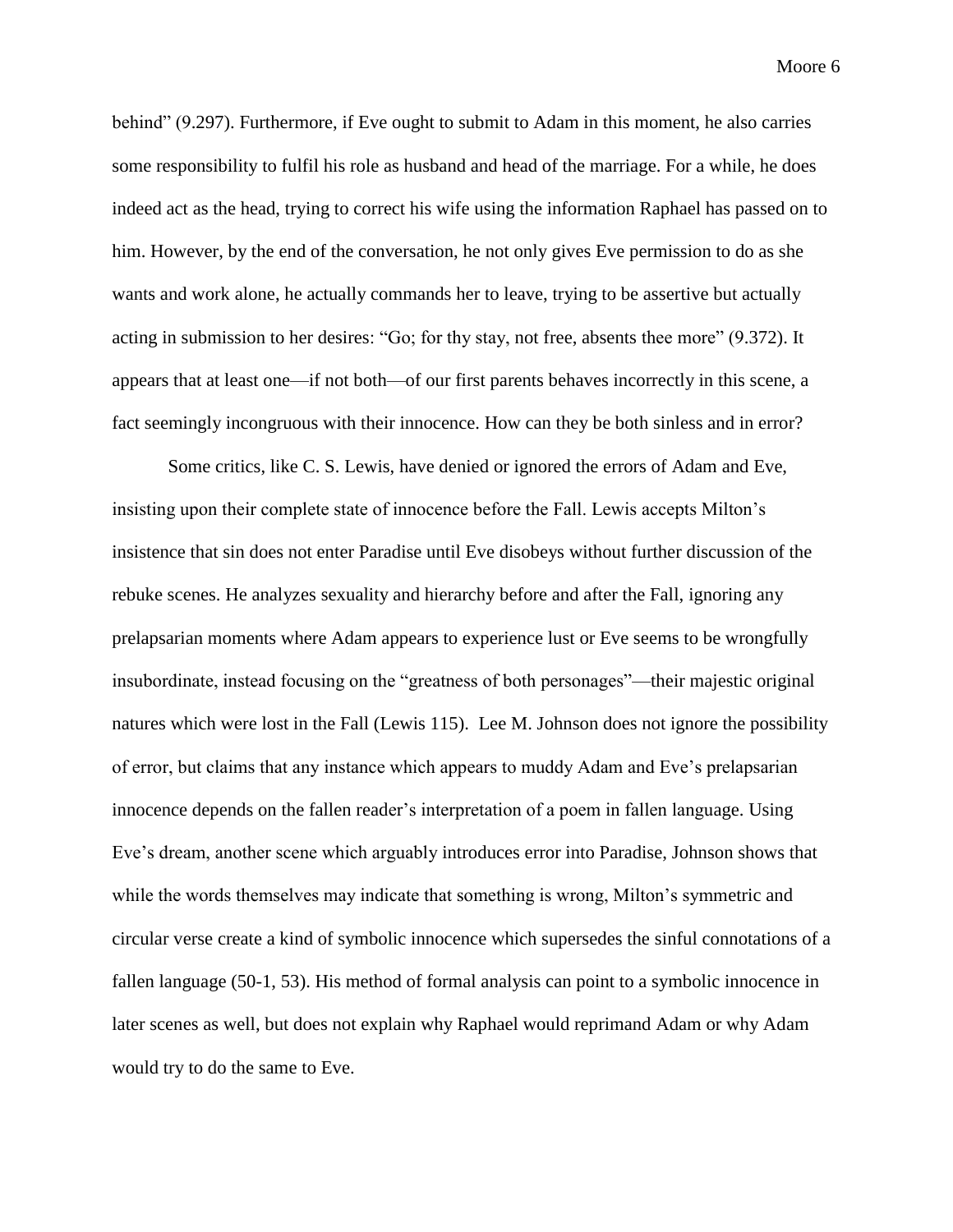Other scholars argue an opposite claim: that Adam and Eve are not truly innocent until the Fall, that their prelapsarian errors demonstrate a gradual movement from perfection to sinfulness over the course of the whole poem rather than a sudden change in that single moment of eating the forbidden fruit. E. M. W. Tillyard calls this Milton's way of "faking"—"attributing to Eve and Adam feelings which though nominally felt in the state of innocence are actually not compatible with it" (10-11). Using Eve's dream, Adam's conversation with Raphael, and the separation scene, Tillyard makes the claim that by the time Satan comes to tempt them, Adam and Eve are already "virtually fallen" (13). Millicent Bell takes this argument a step further, positing that Adam and Eve have always been sinful and that their Fall is a necessary "climax of self-realization" (878). The only way for mankind to escape the consequences of their alreadytainted nature is by falling, an act which places them on the path to redemption. This reading of the poem leads to a myriad of fascinating questions about Adam and Eve's humanity and the fortunate fall, but does not leave room to believe Milton's insistence on their innocence in the earlier books.

Diane Kelsey McColley proposes another interpretation in her essay "Free Will and Obedience in the Separation Scene of *Paradise Lost*," constructing her argument in opposition to those of Tillyard, Bell, and other similarly minded scholars. For McColley, to challenge the prelapsarian innocence of Adam and Eve is to undermine Milton's purpose in justifying the ways of God to men (106). She instead claims that our first parents "are engaged in the process of growing by making responsible choices in a world of limitless potentiality," a process which may include a "risk of error" but which is necessary for man to have free will (106). As Adam and Eve learn and grow "in understanding and exercising the responsibilities of free will," they sometimes need instruction from Raphael or each other (108). This learning does not indicate a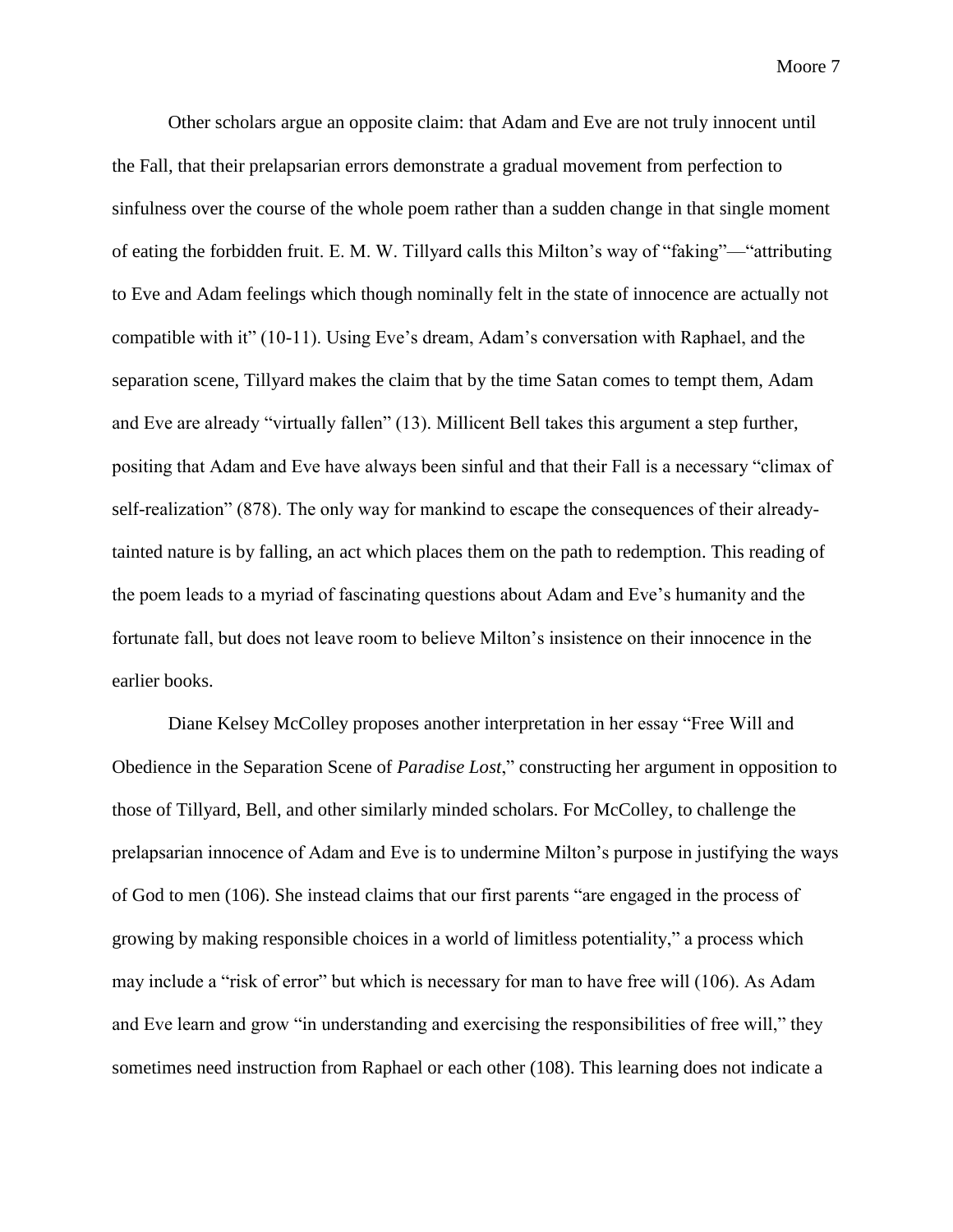fallen nature but rather points to their glorious creative freedom and the joyful possibilities of their innocence. McColley's claim justifies the presence of error in Adam and Eve's prelapsarian behavior but is not enough to prove them sinless. When her points are considered alongside the definitions Milton provides in *De Doctrina Christiana*, however, an answer to this paradox begins to emerge.

Milton explains innocence in *Paradise Lost* as being without sin, but this serves to imbue innocence with an empty or negative signification rather than a substantive or positive one; the concept can only be defined as a lack of its opposite. On its own, innocence means nothing, since without evil or corruption, there is nothing to be innocent of. In order to understand the innocence of Adam and Eve, we must first understand what terrible thing they were missing: sin. In *De Doctrina Christiana*, Milton claims that the Biblical definition of sin is "the transgression of the law" (179). There are two kinds of laws which can be broken to create sin. One kind includes all direct commandments from God—instructions, prohibitions, etc.—but this sort of law is secondary, especially before the Fall. The primary prelapsarian law also comes from God, but resides in the human conscience: an understanding of right behavior which is "innate, and engraven upon the mind of man" (*De Doctrina* 179-81). In Paradise, this internal reasoning suffices for most decisions, functioning as a perfectly balanced moral compass. Prelapsarian humans do not need many direct commandments because they already understand what God expects of them. In fact, God gives Adam and Eve only one specific prohibition:

But of this tree we may not taste not touch; God so commanded and left that command Sole daughter of his voice; the rest, we live Law to ourselves; our reason is our law. (*PL* 9.651-4)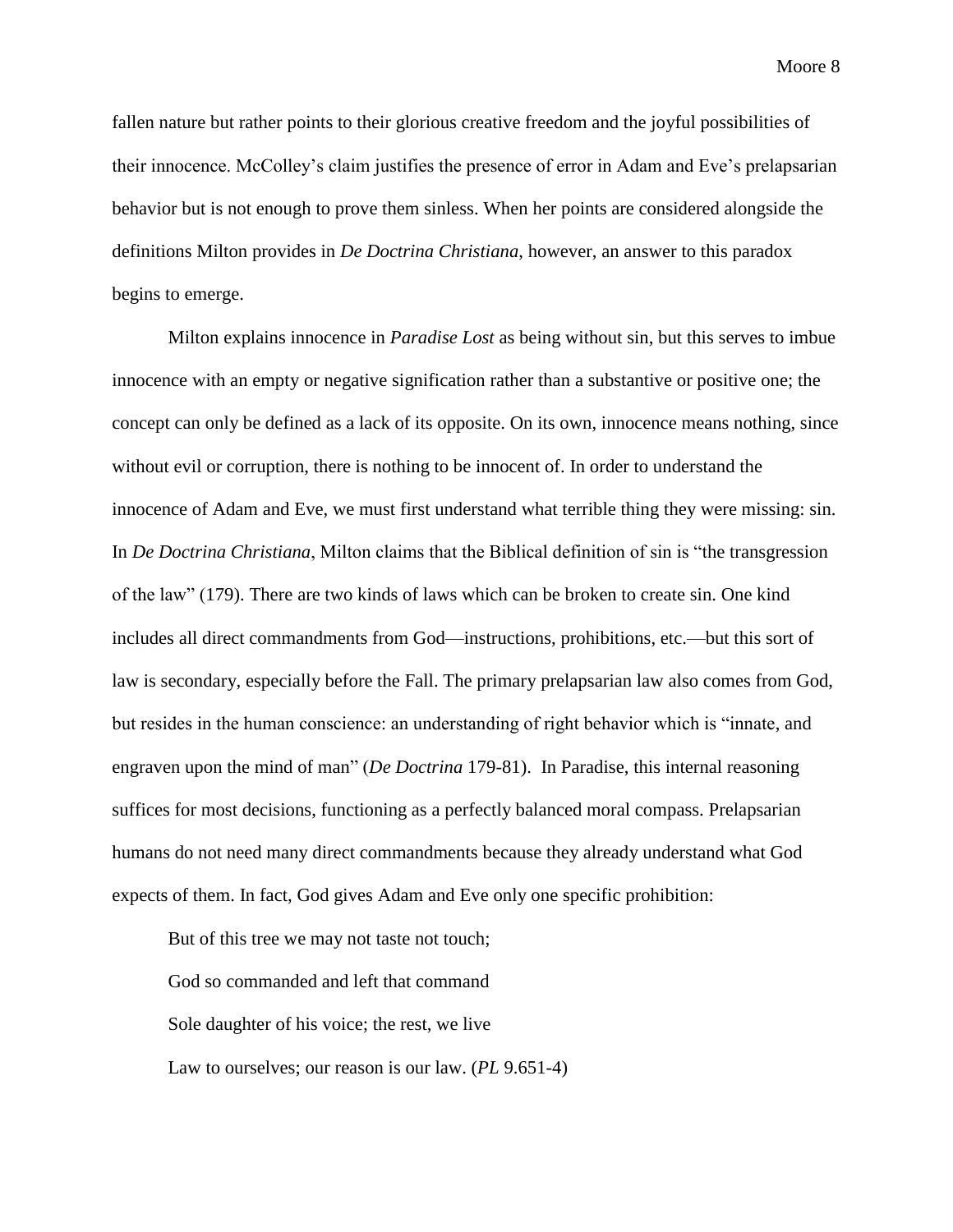That single command is arbitrary; there is nothing inherently special about the tree or its fruit, despite Satan's assumptions about its power to give knowledge (4.514-520). God forbids it solely as a "sign of [their] obedience" to him, for any other command would be superfluous next to their innate understanding of the law (4.428). These two kinds of laws—God's prohibition of the Tree of Knowledge and the law they know inwardly through their reason—coexist in Eden, and in order for Adam and Eve not to sin, they must not break either one.

Right up until the Fall, Adam and Eve keep both the command and the law of their reason, preserving their innocence. They avoid, of course, eating from the forbidden Tree of Knowledge until they are tempted to do so by Satan and fall. They also understand, through their reason, other laws of nature without being told. When Adam is first created, he instinctively knows that he should have a partner and continues to ask God for "fellowship," even when God tests him by questioning his logic (8.384). After Adam proves himself, God explains the test, congratulating Adam for his self-awareness and for "expressing well the spirit within thee free, / My image" (8.440-1). Adam's innate understanding of the laws and principles on which God founded the universe are one way that he is created in God's image, and he uses this understanding to figure out that he is not meant to be alone. Once God creates Eve, she, too, possesses this automatic knowledge. Upon hearing Adam speak, she immediately understands that his "manly grace / And wisdom" are worth following (4.490-1). The two of them praise God every morning and evening without specific instructions to do so, their songs flowing out "unmeditated" and with "prompt eloquence" (*PL* 5.149). They understand how to have nonsinful sex within the boundaries of their marriage, retiring to their bower to observe the "rites / Mysterious of connubial love" in a marriage bed still "undefiled and chaste" (4.742-3, 761). God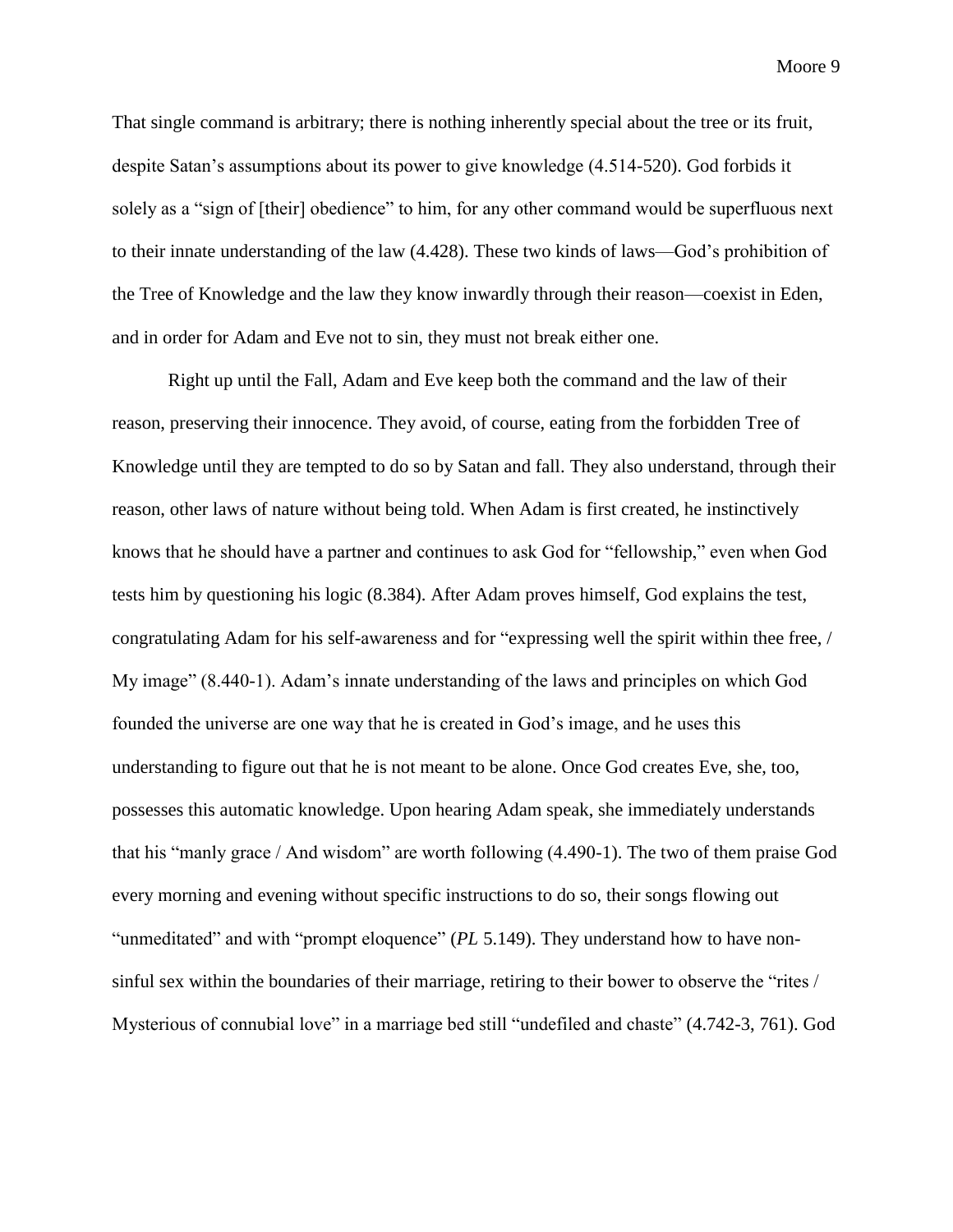never expressly taught them any of these morals or practices because his expectations were already engraved on Adam and Eve's hearts.

When they do disobey God's direct command, however, they immediately begin to break the innate law as well. As Milton asks in *De Doctrina Christiana*, "What sin can be named, which was not included in this one act?" (181). In order to disobey that one prohibition, Adam and Eve must also commit a variety of sinful activities which were never expressly forbidden but which Adam and Eve still know to be wrong. They trust Satan rather than God; they are guilty of "gluttony," "sacrilege," "deceit," "pride, and arrogance" (*De Doctrina* 183). C. S. Lewis even claims that Eve, in choosing to give Adam the fruit and risk his punishment of death rather than die alone and be replaced by "another Eve," actually commits the first murder (Lewis 121; *PL* 9.828). Directly after the Fall, Adam and Eve continue in their sinning spree, engaging in lustful sex, lying, and blaming each other. Their veil of innocence disappears and they find "their minds / How darkened" with knowledge of evil and shame (*PL* 9.1053-4). Their Fall includes breaking both kinds of the law, but before that time, neither Adam nor Eve actually sins, maintaining complete innocence.

Furthermore, Milton explains in *De Doctrina Christiana* that sin itself has two parts: "evil concupiscence, or the desire of sinning, and the act of sin itself" (193). This division can be considered "gradations" of sin or "in the light of cause and effect" (193). Either way, the two parts are deeply intertwined. Sin does not just happen; someone has to desire sin first. In fact, the allegorical presentation of sin in *Paradise Lost* directly involves desire. When Satan creates Sin from his head in the same way that Zeus birthed Athena, she appears in the form of a woman full of "attractive graces," a woman that Satan desires so much that he impregnates her with Death (*PL* 2.762). Desire for something which contradicts the laws of God (either specified or innate) is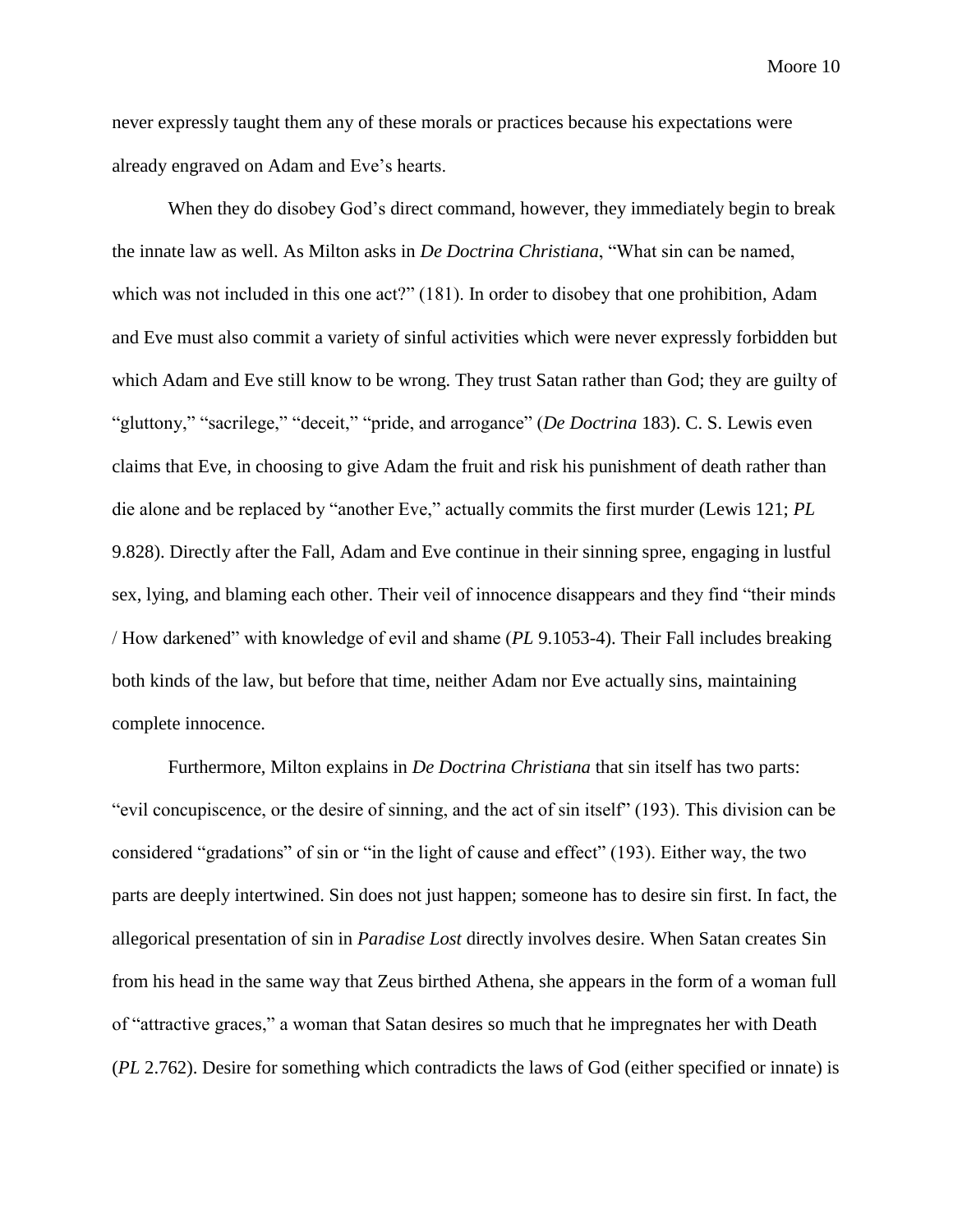essential for sin to occur. Before the Fall, Adam and Eve have no desire to break either kind of law, meaning that in order to pervert Paradise, Satan must not only cause them to sin, he must also persuade them to *want* to sin. His speeches to Eve are designed to convince her that she desires the fruit and the supposed knowledge or power it contains. With these definitions of sin and the law in mind, the errors made by our first parents begin to look less like a contradiction to their innocence and more like the sometimes-mistaken efforts of two people trying to follow exactly the laws of God, even when they do not know how.

The mistakes that Adam and Eve make, both during the conversation with Raphael and during the separation scene, fall into the category of actions which were never forbidden by any direct command. In order to navigate these two situations, Adam and Eve must rely on their reason to decide the right course of action; in doing so, they sometimes behave incorrectly and must be reprimanded. However, even though Adam and Eve err in attempting to follow their reason, they do not sin because they do not actually break that innate law, nor do they *want* to. Their errors represent not a conscious, desired transgression of the law but rather an exploration of the law within a reasonable boundary of freedom. God grants them the ability to make good choices, for "reason also is choice" (*PL* 3.108). In using their reason, Adam and Eve are faced with a series of decisions in which they know their desired outcome—following the laws of God—but not necessarily which choice will lead to that outcome. They exercise their God-given free will in making these decisions, since, as Adam explains to Eve, "God left free the will, for what obeys / Reason is free, and reason he made right" (9.351-2). Their reason may be right, but life can become complicated, even in Eden, and God gave them perfect reason without perfect knowledge. Sometimes in deciding how to accomplish what they know to be right, this lack of perfect knowledge causes them to err. McColley's argument in "Free Will and Obedience"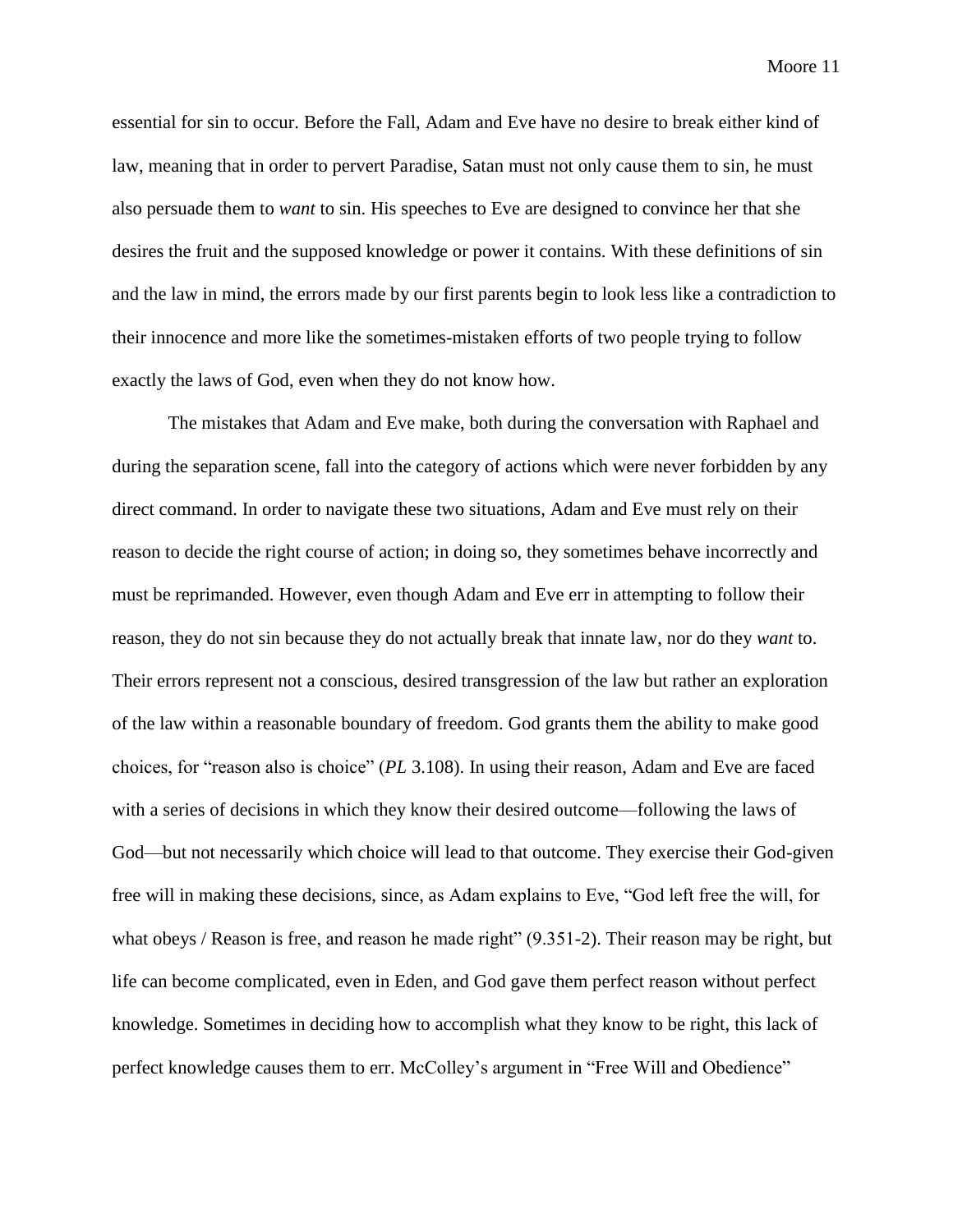supports this reading: in order for Adam and Eve to have free will in their obedience to inner reason, they have to be able to make mistakes, to figure out what the correct behavior is through trial and error (118). Even with an innate comprehension of God's expectations for them, our first parents do not always have easy choices. They have an inner understanding of the right thing to do—as well as a desire to do it—but they do not always see one clear, correct path to accomplishing it. Their mistakes are not sins, however, because even in the most complicated of decisions, they never *choose* to do what they know to be wrong.

A closer examination of the rebuke scenes also supports this reading. For example, when Adam begins asking questions about the organization of the cosmos, Raphael corrects Adam's thought process but not his underlying desires. "To ask or search I blame thee not," the angel says, "for heaven / Is as the book of God before thee set / Wherein to read his wondrous works and learn" (*PL* 8.66-8). Adam is right to be curious; God wants him to learn and grow by exploring the universe around him. His reason tells him in this scene to learn as much as he can from God's messenger, furthering his education just as God intended. After all, Raphael was sent down to give him more knowledge and has so far explained events far beyond Adam's imagination, including the war in Heaven. Why should he not continue to ask and learn? The answer lies in information that Adam cannot possibly know: God's motives for obscuring the organization of the universe. Even Raphael does not have all of this information, for "the rest / From man or angel the great architect / Did wisely to conceal" (8. 71-3). According to Raphael, God has his reasons for keeping the details of the cosmos a mystery, reasons that Adam cannot even begin to comprehend. Rather than correcting his desire for knowledge, Raphael is showing Adam a different way to think about his curiosity, reminding him how little he knows about the universe to demonstrate that worrying about such matters is pointless. The angel says, "Whether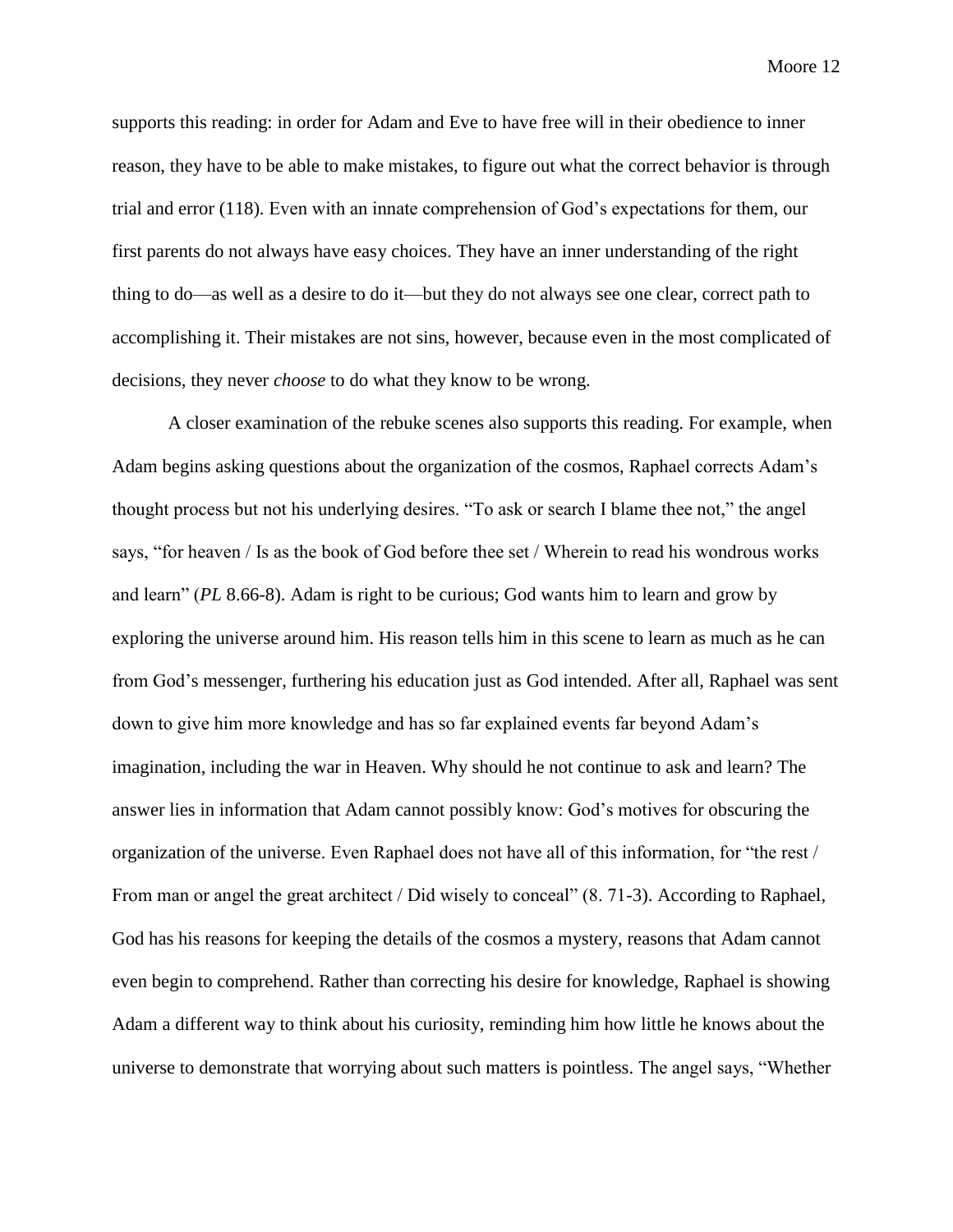heaven move or earth / Imports not if thou reckon right," and he then shows Adam exactly how to "reckon right" (8.70-1). He instructs Adam to be "contented that thus far hath been revealed" and to focus on understanding the world around him, the world he *can* comprehend (8.177). Adam knows that he is supposed to learn; Raphael teaches him the best way to do so by showing him the boundaries of human understanding and appropriate curiosity.

When Raphael reprimands him a second time, now in reference to Eve, again it serves to educate Adam on the best way to follow his innate reason rather than to point out any sinful behavior. Adam's thoughts towards his wife widely miss the mark, but they stem from his desire to follow the God-given order of the universe rather than a desire to go against the laws of God. Adam expresses an internal conflict: he knows that he is meant to be slightly superior to Eve and that she is "of nature… inferior in the mind / And inward faculties" (*PL* 8.541-2). However, he also has experienced feeling weak when confronted both by her beauty and by her selfconfidence, for Eve appears "so well to know / Her own, that what she wills to do or say / Seems wisest, virtuousest, discreetest, best" (8.548-50). His admiration for his wife, although not inherently bad and in fact a good emotion to have, presents an apparent conflict with the hierarchy he knows God intended for their marriage and their species. While Adam's confusion causes him to say things which are clearly incorrect—exaggerating his praise for Eve so that it sounds like praise meant only for God, implying that her beauty can undercut his wisdom, downplaying her qualities as an intellectual and emotional match while overstating her physical merits—he speaks from a desire to do right in this marriage rather than a desire to break his innate law of reason. Raphael once again corrects his way of thinking by showing him a different point of view. The angel explains that Adam should worry less about Eve and more about his own role in the relationship: "she hath done her part; / Do thou but thine" (8.561-2). Adam must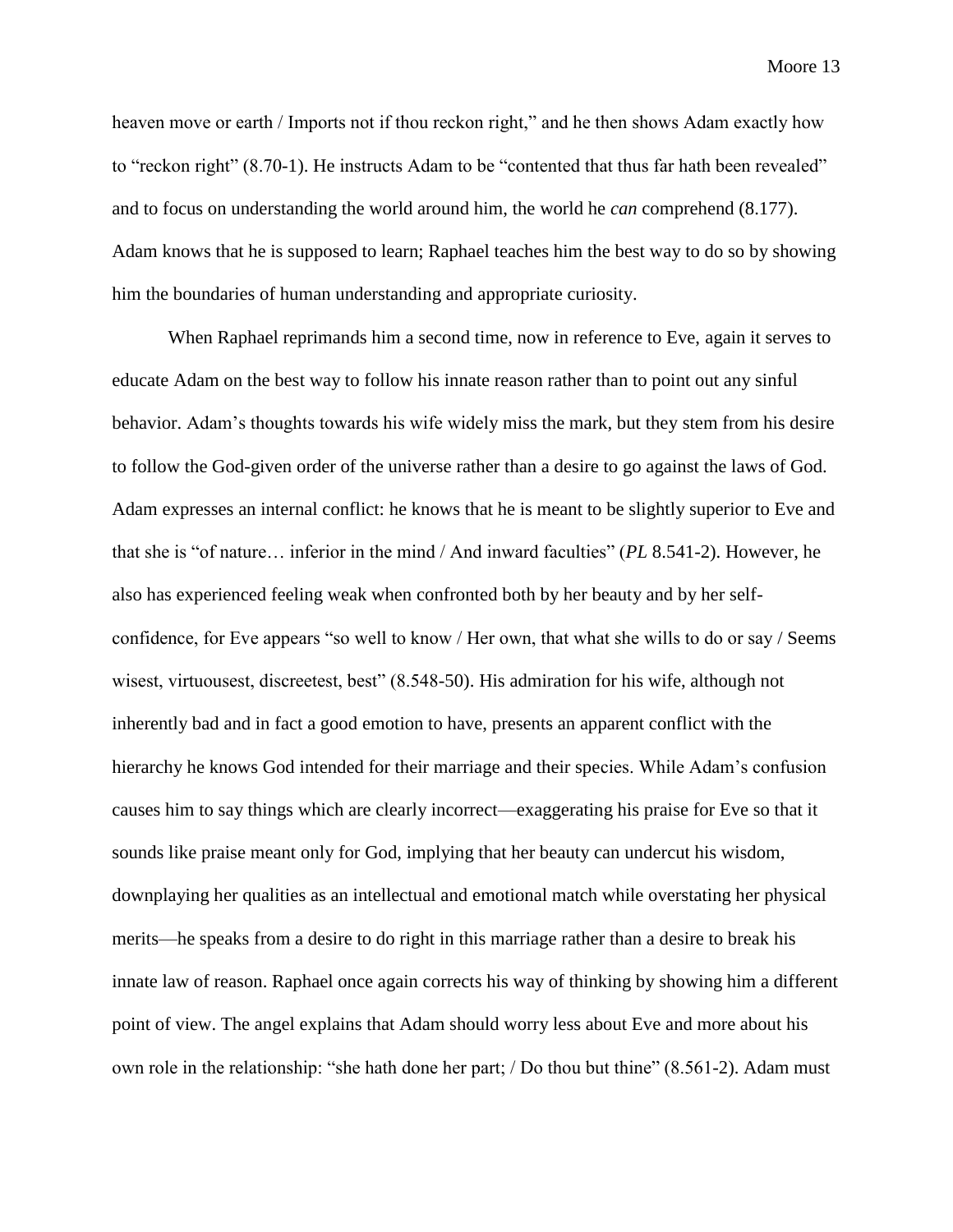focus on his own "self-esteem grounded on just and right / Well managed," trusting in his own wisdom and virtue (8.572-3). The more he values himself, the more Eve will "acknowledge [Adam] her head" (8.574). This reprimand is less an accusation and more a lesson for Adam, a way to better understand how his relationship is meant to work. As with the earlier issue of curiosity, "Raphael's rebuke and Adam's response to it are a step in his growth" and his education (McColley 112). Adam is able to learn from Raphael's greater knowledge and understand how to follow the guiding impulses of his reason. The errors in this passage are not a sin but rather a mistake on Adam's part, a mistake which Raphael quickly corrects.

The separation scene also represents Adam and Eve's attempts to follow their reason, erring but not sinning. They each try to deduce the right thing to do in the situation—stay together or go their separate ways—by following two different priorities, each of which corresponds to a purpose their innate reason tells them is correct. Adam wants to stay with his wife, working together both to maintain the garden and to resist temptation. Eve wants to separate, arguing that they will accomplish more work and have the chance to prove their individual virtue against temptation without outside help. As David Quint puts it in his book "Inside *Paradise Lost*," Adam is thinking horizontally about his relationship with Eve and their life together while Eve is thinking vertically about her relationship with God (156). They both desire to do the work that God has given them: Eve wants to focus on one task assigned by God—maintaining the garden—while Adam wants to focus on another task ordained by God their marriage. They both also desire to follow principles that order God's universe. Eve comprehends that she was created "sufficient" to stand against Satan whereas Adam, remembering his conversation with God before Eve was created, knows that his one "deficience" is in solitude (*PL* 3.99, 8.416; Quint 154-5). This creates a conflict of two equally valid claims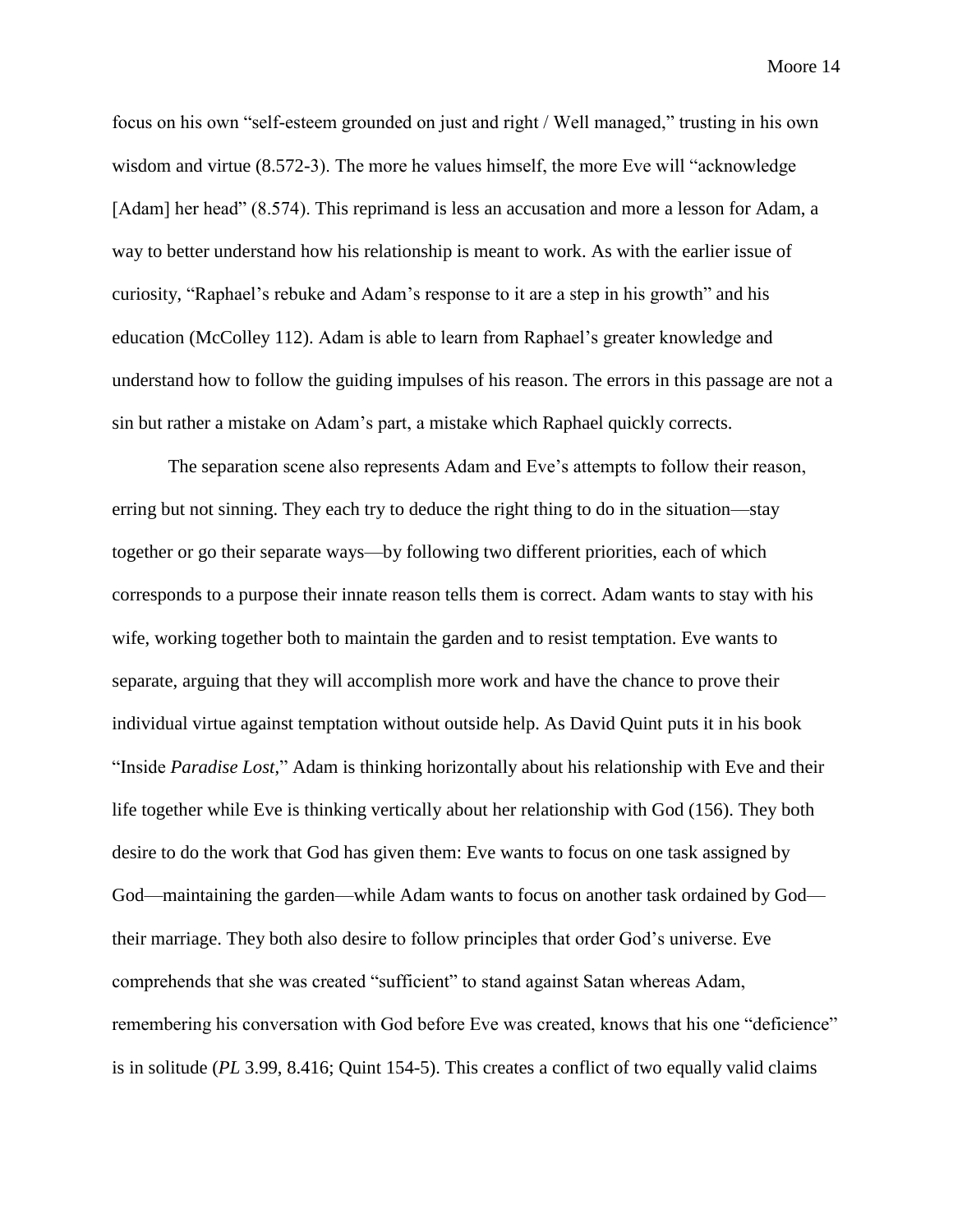about how they should proceed, and in trying to navigate that conflict, Adam and Eve step outside of the marital hierarchy they are supposed to follow as Eve continues to argue against her husband's wishes and as Adam acts in submission to her. They also make points which might cause Raphael to contract his brow—Eve that it is a good idea to go out alone and face temptation, Adam that to merely encounter temptation would be a stain on her honor. If a more knowledgeable creature, such as an angel, had been present, perhaps he could have corrected these errors. He could not, however, accuse them of sin, because they neither broke the law nor desired to do so. They simply made a few mistakes in trying to decide which of them had the better understanding of how to fulfill God's purposes.

All of the rebuke scenes point to a lack of sinfulness in Adam and Eve before the Fall. Their gaps in knowledge sometimes create gaps in their logic, even when they understand what God expects them to do and when they deeply desire to follow his will, but they never willfully transgress or even wish to transgress the laws engraved in their hearts. Their lack of sin does not equate to immunity from making mistakes; they err in trying to do the right thing without doing the wrong thing. In this way, Adam and Eve do maintain their perfect innocence while also maintaining their freedom to learn and make decisions, sometimes erring but never sinning. When they do sin and fall, the repercussions extend far beyond their immediate circumstances, altering the presence of sin and the law on earth. Milton's female, allegorical representation of Sin actually enters the world, followed by her brother-son Death. The "evil concupiscence" (desire for sin) that Adam and Eve once lacked is now the inheritance they pass on to their children; because they first wanted to break the laws of God, the entire human race after them contains "an innate propensity to sin" rather than an innate sense of reason (*De Doctrina* 193). Their inherent understanding of God's expectations is tainted and no longer sufficient for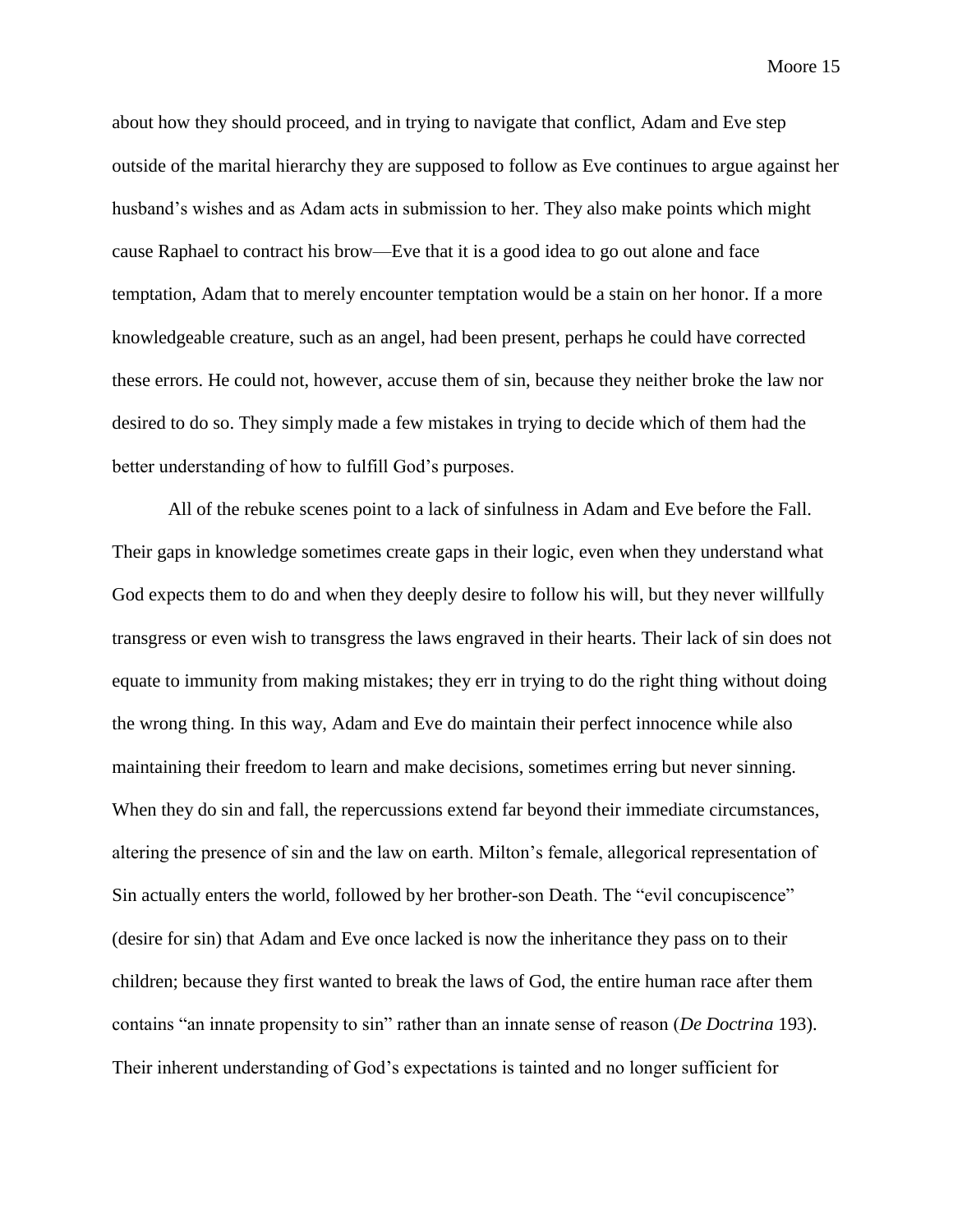following the law. After the Fall, they will never again live in a world where a single, arbitrary prohibition about a tree is enough to show them how not to sin. God must provide humanity with more direct commandments, eventually handing down the laws of Moses (*De Doctrina* 181). The joyful, creative freedom to make mistakes without sinning that Adam and Eve knew in their innocence is lost to them until the end of days, when mankind can once again live in Paradise.